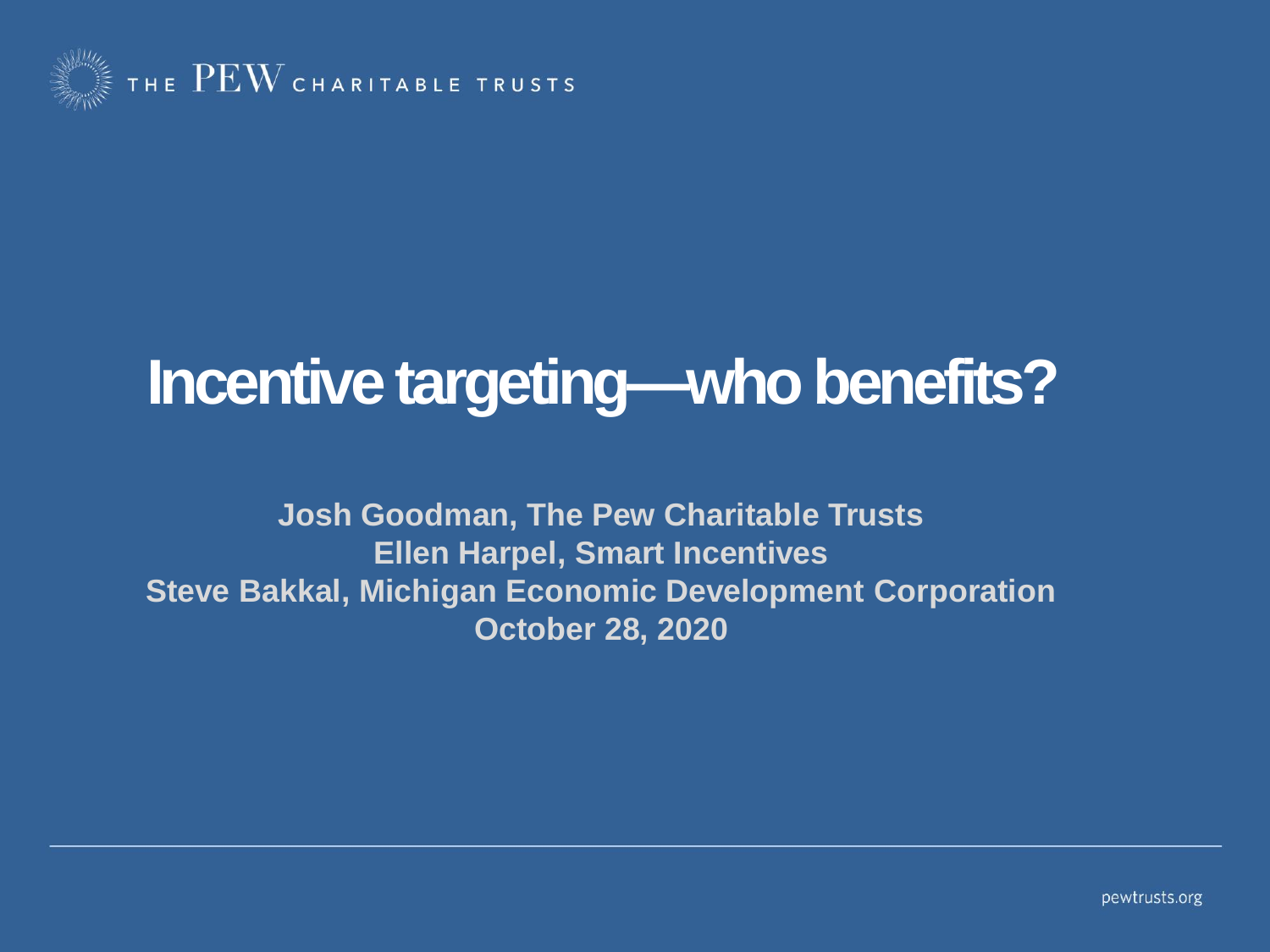## **Recommendations for improving the targeting of place-based programs**

- Target programs using quantitative measures
- Systematically assess geographic targeting
- Regularly update the set of eligible locations
- Tailor economic development strategies to local needs
- Create job opportunities for low-income residents

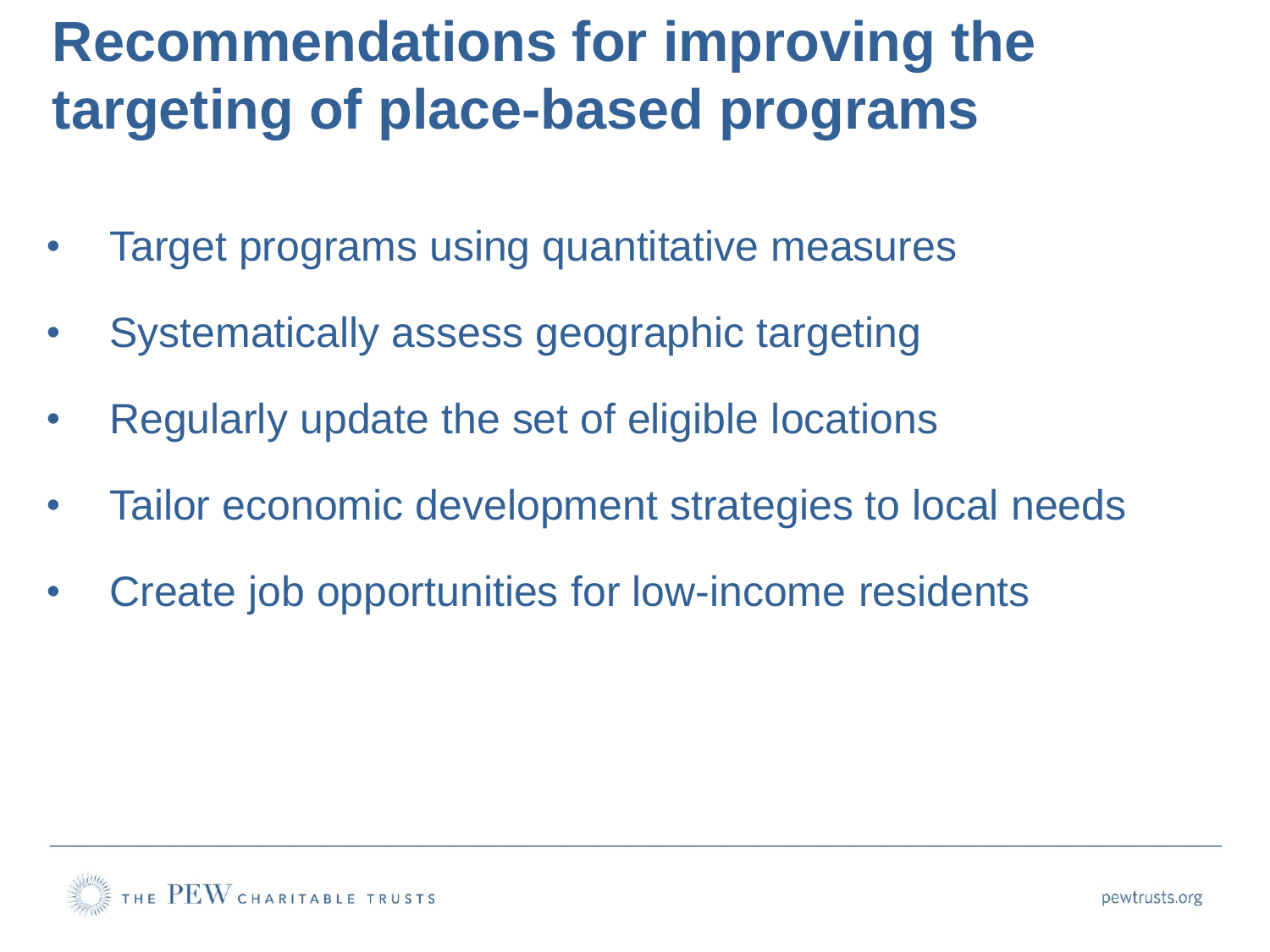## **Challenges ensuring place-based programs benefit intended populations**

- Helping a place does not guarantee residents will be better off
- Incentives may be insufficient to encourage hiring of target populations
- People-focused goals are often poorly defined
- Data and benchmarks are lacking

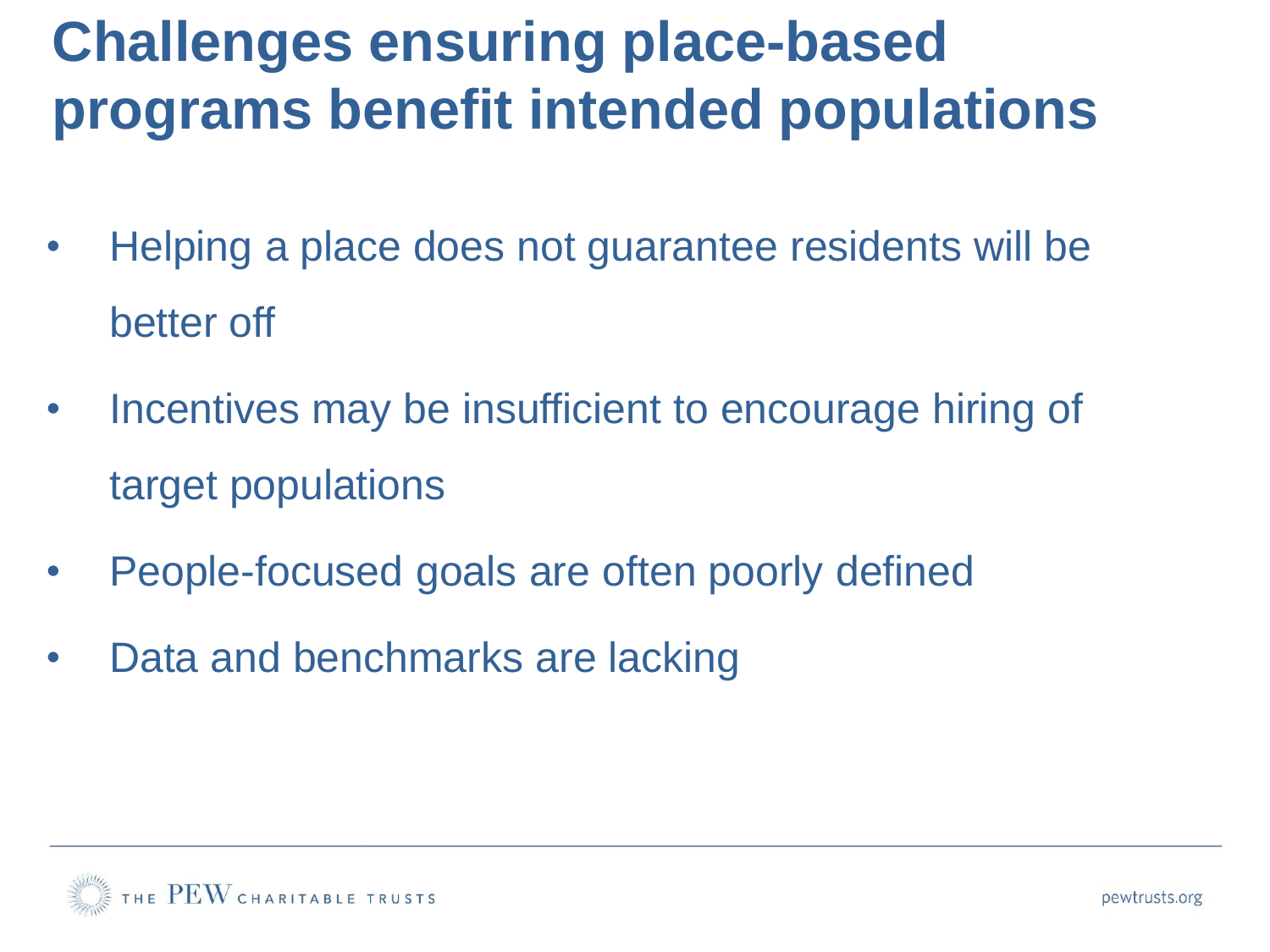## **Promising strategies to create job opportunities for low-income residents**

- Direct incentives to industries that are likely to offer good jobs to target populations
- Match workers with prospective employers, through strategies such as "first-source" hiring **requirements**

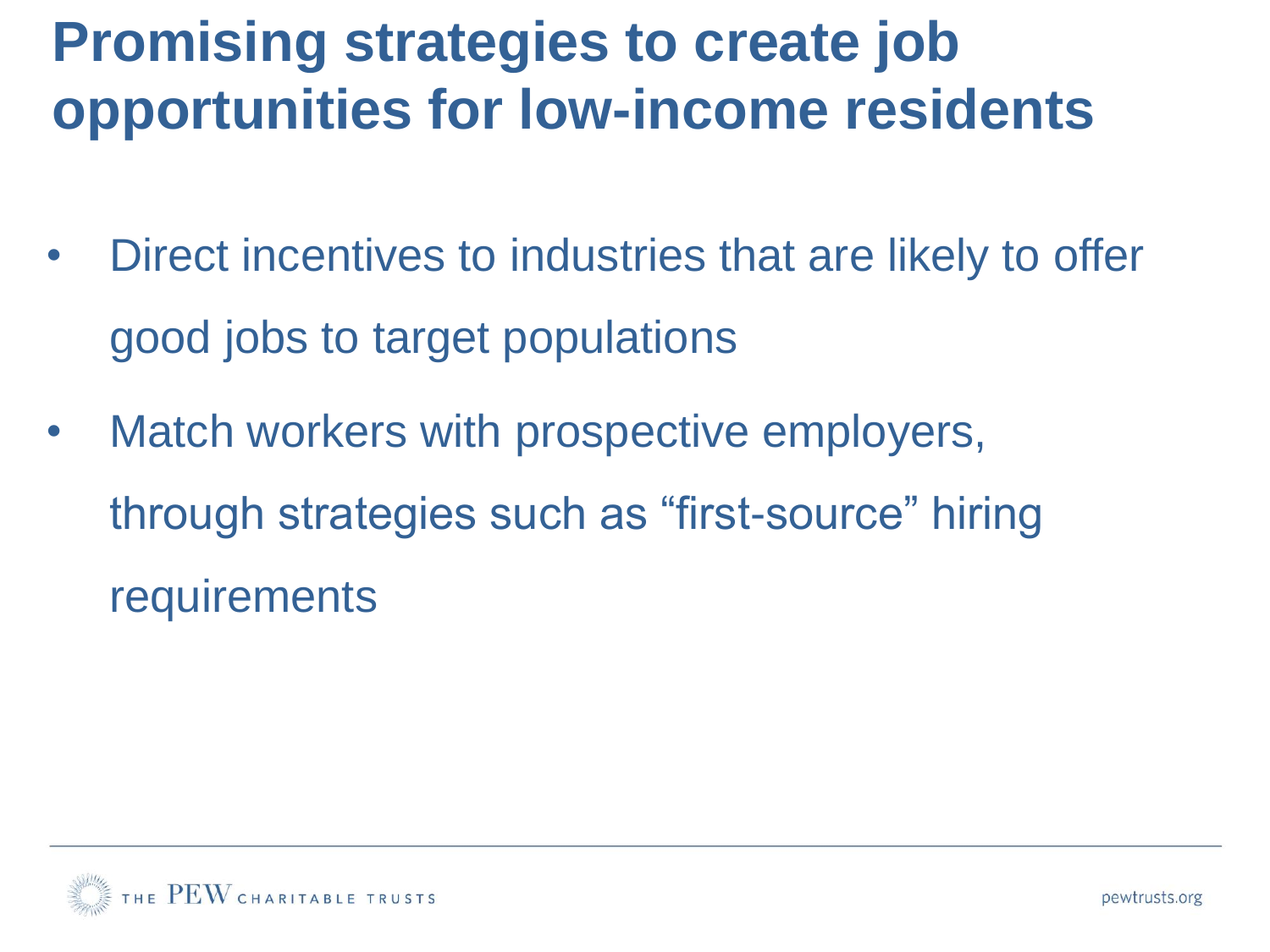# Incentive Targeting: Who Benefits?

## Reflecting Community Priorities in Economic Development Practices

EL L EN HA R PEL

NCSL ROUNDTABLE ON EVALUATING ECONOMIC DEVELOPMENT TAX INCENTIVES



OC TOBER 28, 2020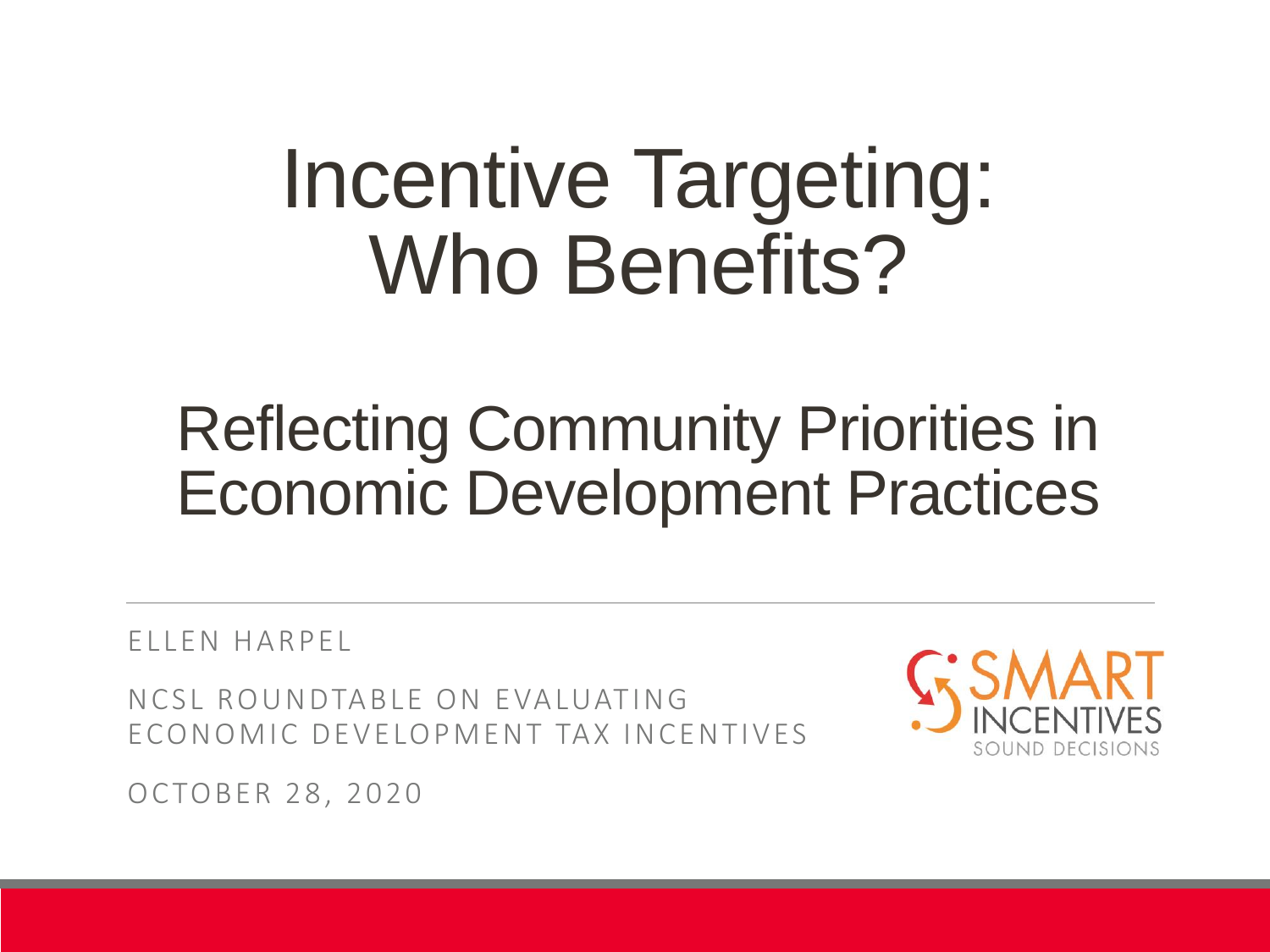How can state and local governments adapt their economic development efforts to be more responsive to community goals?

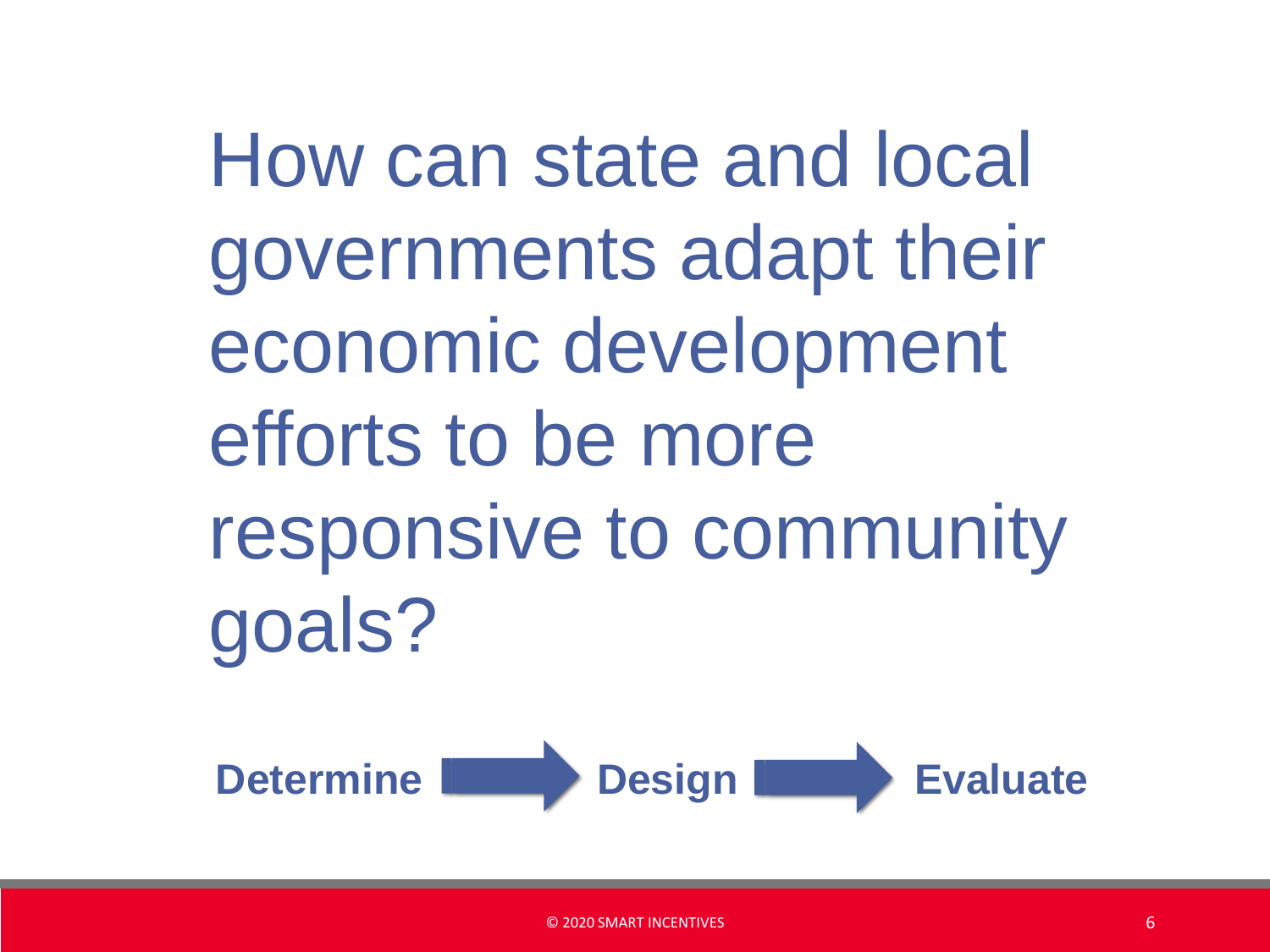The Fresno DRIVE Initiative is a 10-year investment plan to develop an inclusive, vibrant, and sustainable economy for residents in the greater Fresno region.

Three essential components of fostering inclusive and sustainable economic growth:







**DEVELOPMENT** 

Together, we envision an inclusive, vibrant and sustainable economy so all residents can move from poverty to prosperity.



HOME > WHAT WE DO

PRIORITIES PROJECTS & PROGRAMS

#### **Our Priorities**

Prosper Portland focuses on building an equitable economy, based on four cornerstones: growing family-wage jobs, advancing opportunities for prosperity, collaborating with partners for an equitable city, and creating vibrant neighborhoods and communities. To support that work, we seek to maintain an equitable, innovative, financially sustainable agency. Prosper Portland invests financial and human capital to serve the city and its residents.

#### We don't just support Atlanta, we support you.

We offer more than your typical economic development agency and extend our focus beyond business support and site selection.

From buying a home to growing your business, Invest Atlanta can help you every step of the way.

SEE HOW WE CAN HELP >





#### **Upper Cumberland Development District**

At the Upper Cumberland Development District, we are passionate about helping people. Through our wide array of services, we connect individuals, families, businesses and local officials with resources they need to improve their quality of life.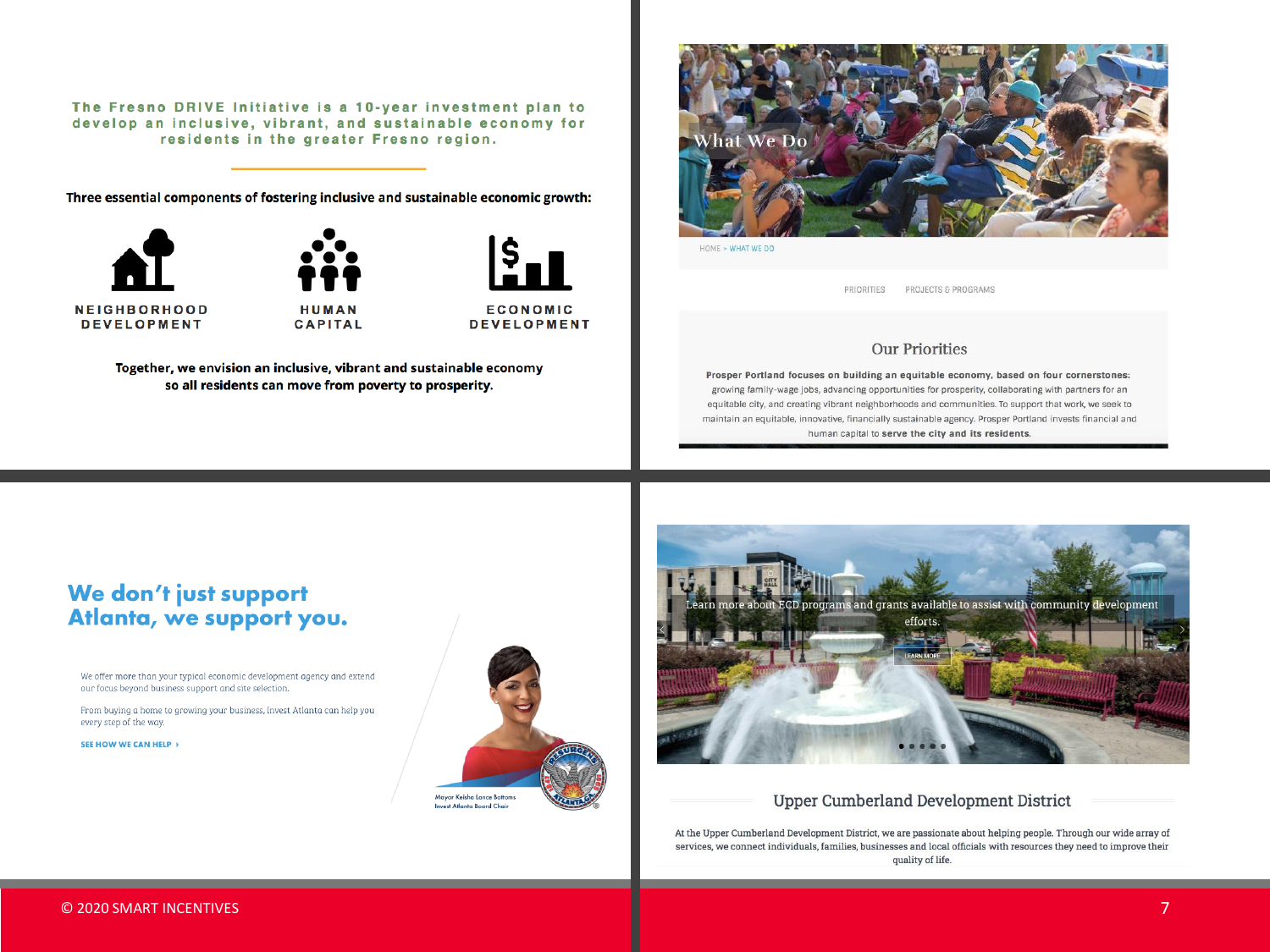### **Designing** responsive programs

Recognizing the necessity of interconnected people- and place-based strategies

- Holistic, wide-ranging
- Long-term
- Equitable and inclusive
- People, place and governance as well as business

Committing time and resources for responsive program design and implementation

- Resources for the entire process
- Supporting service delivery and capacity building
- Respect people's time and expertise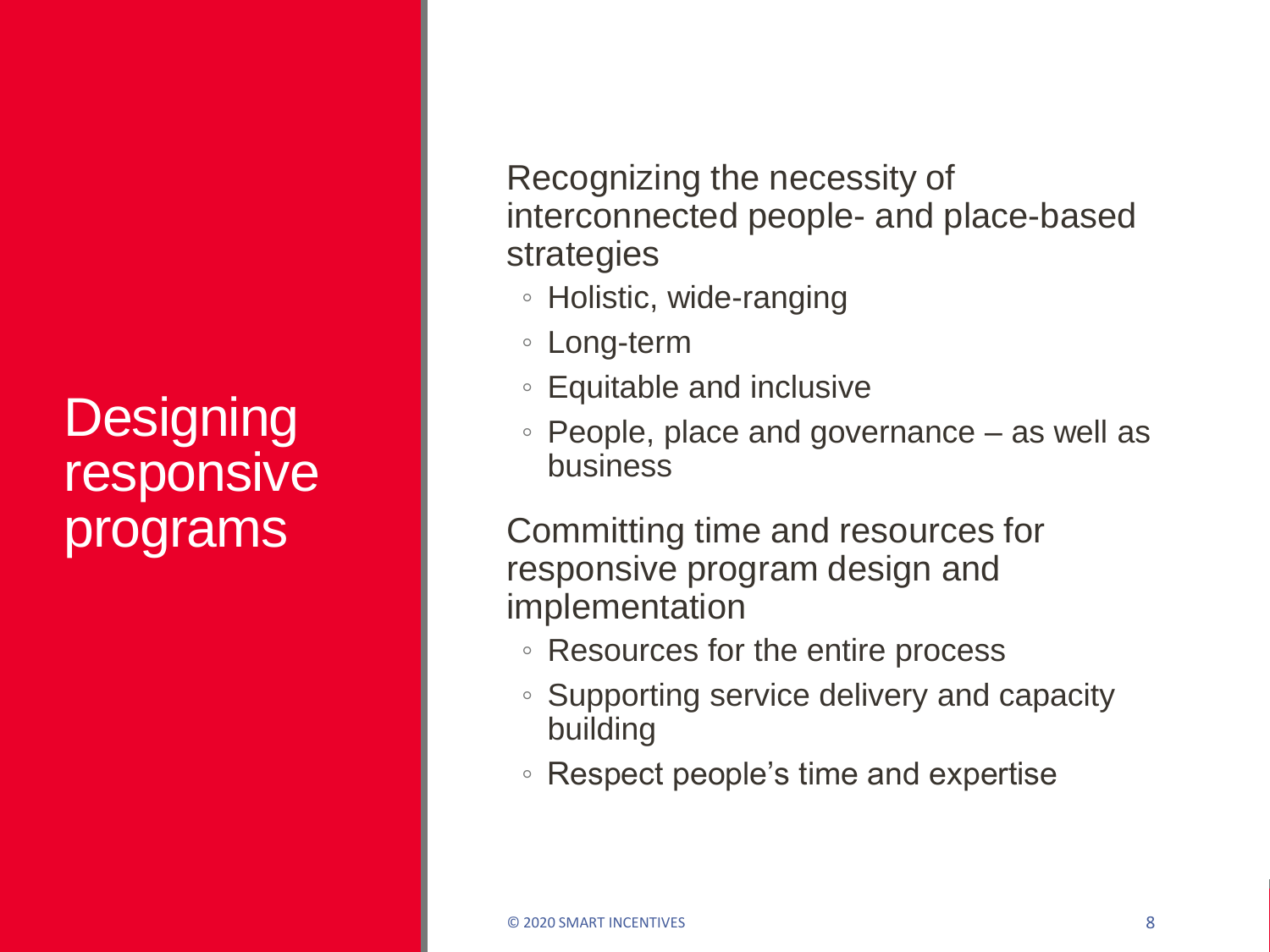**Evaluating** with community priorities in mind

### Seeking "just-right" metrics

- Community goals vs. program impacts
- Inspirational goals, shoestring budgets

### Data access and availability

- Can you get data for what you want to measure?
- Who is doing all this work?

### Reporting

- Avoid both promotional and punitive reporting
- May need to look beyond dashboards and KPIs